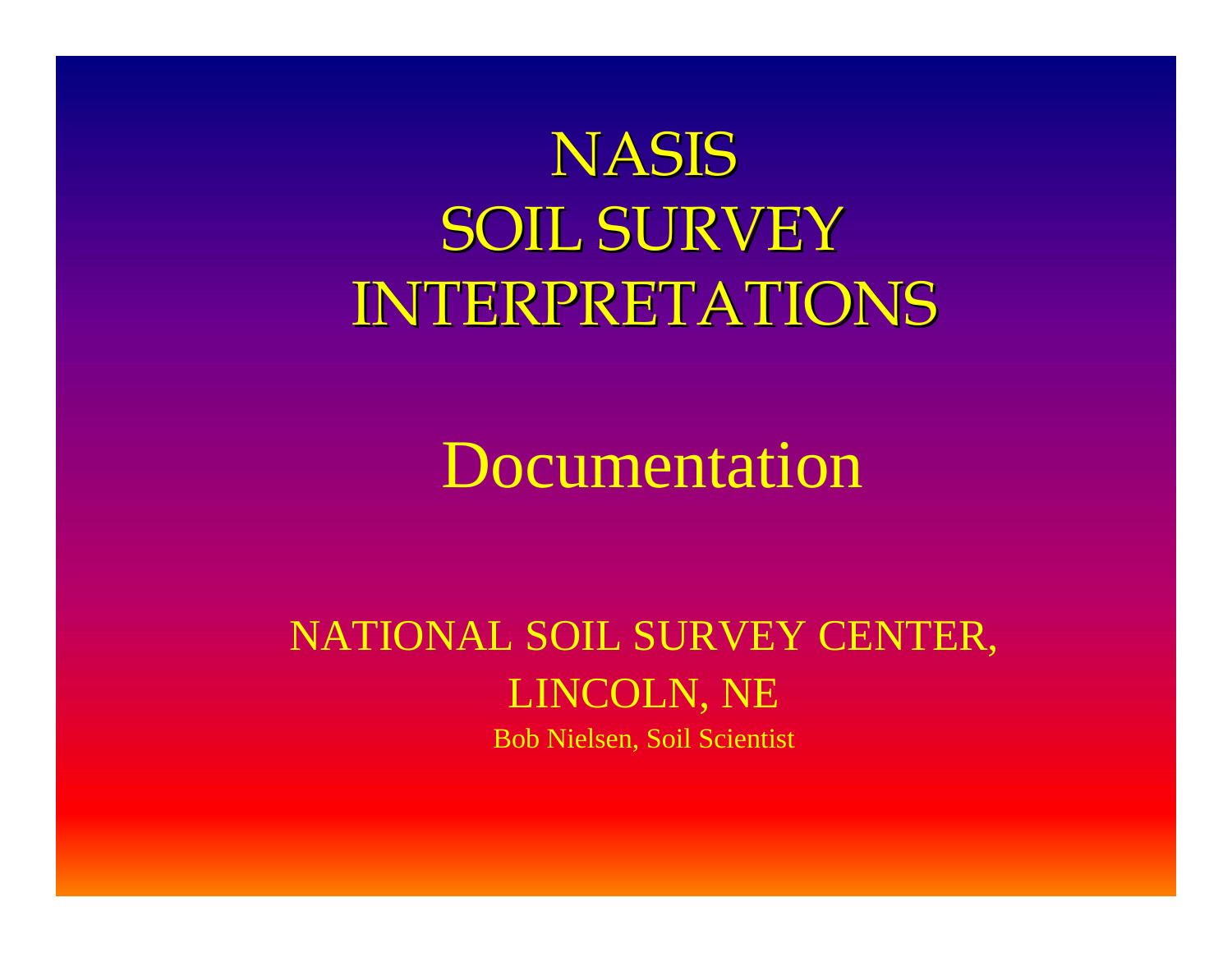Requirements for Interpretations Documentation

To describe the interpretive model and the basis for underlying criteria.

To communicate the interpretive concept.

To track edits and change to the interpretive model.

As a reference for local and region interpretations.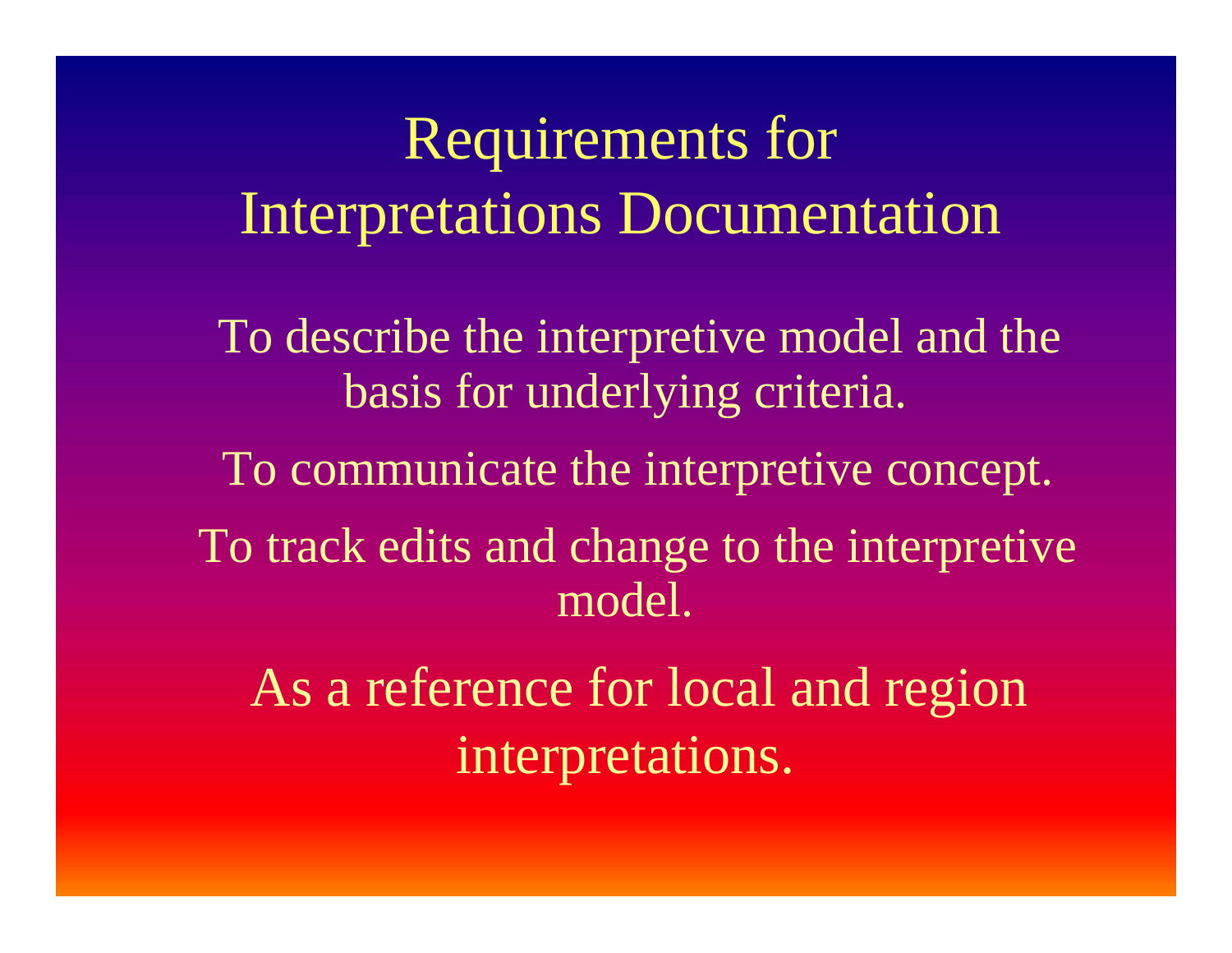Format for Interpretations **Documentation** 

NASIS rule, evaluation and property descriptions and report capabilities. 50% Legacy NSH format. 50% *TabularTabular and narrative with graphic* Other format options are web based with graphics and narrative.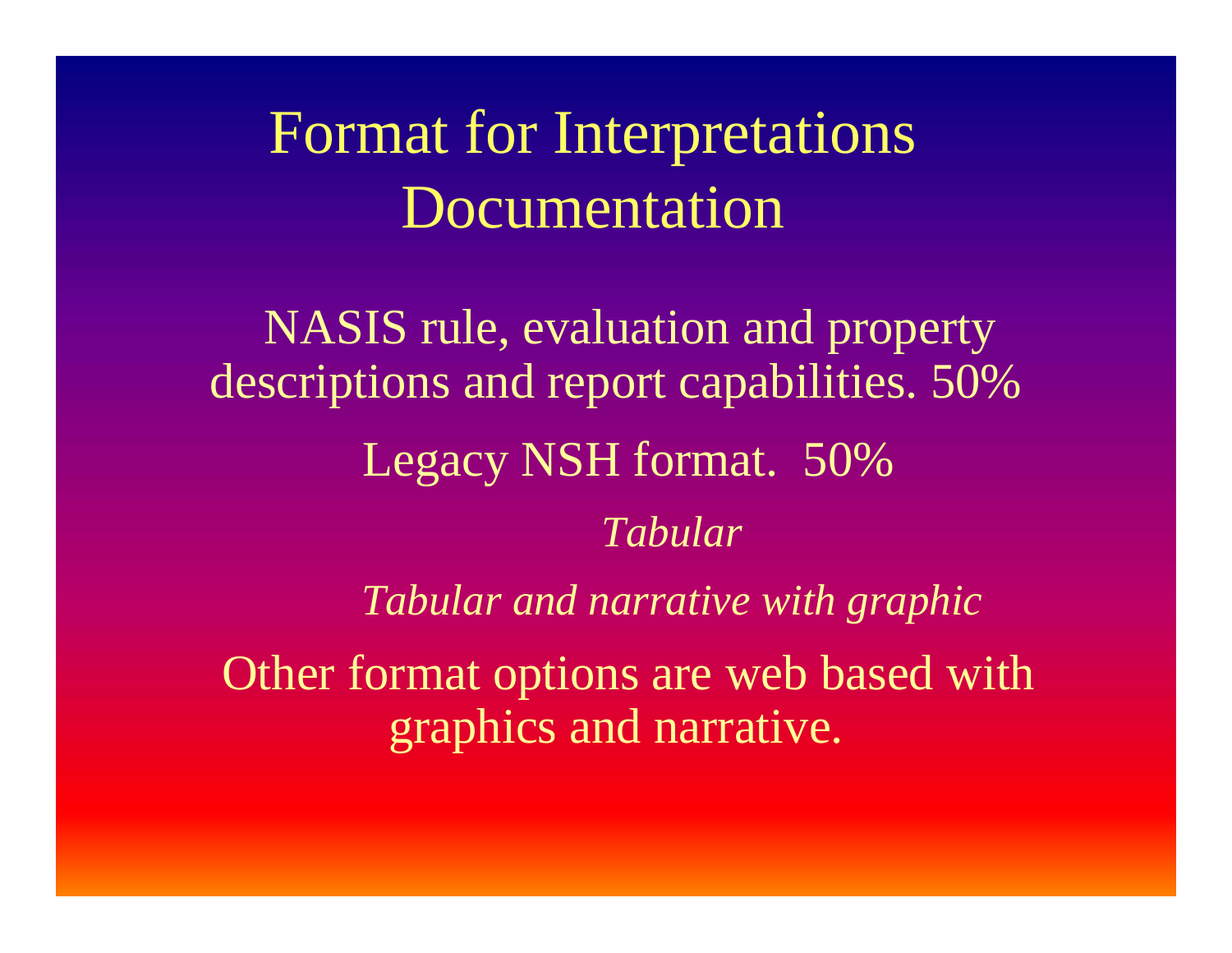### *NASIS Report Format. NASIS Report Format.*

Rule: ENG - Daily Cover for Landfill Description: Soils are either partial or complete members of the set of soils that are limited for use as "Daily Cover for Landfill" if one or more soil properties within 150 cm (60 inches) of the soil surface are limiting.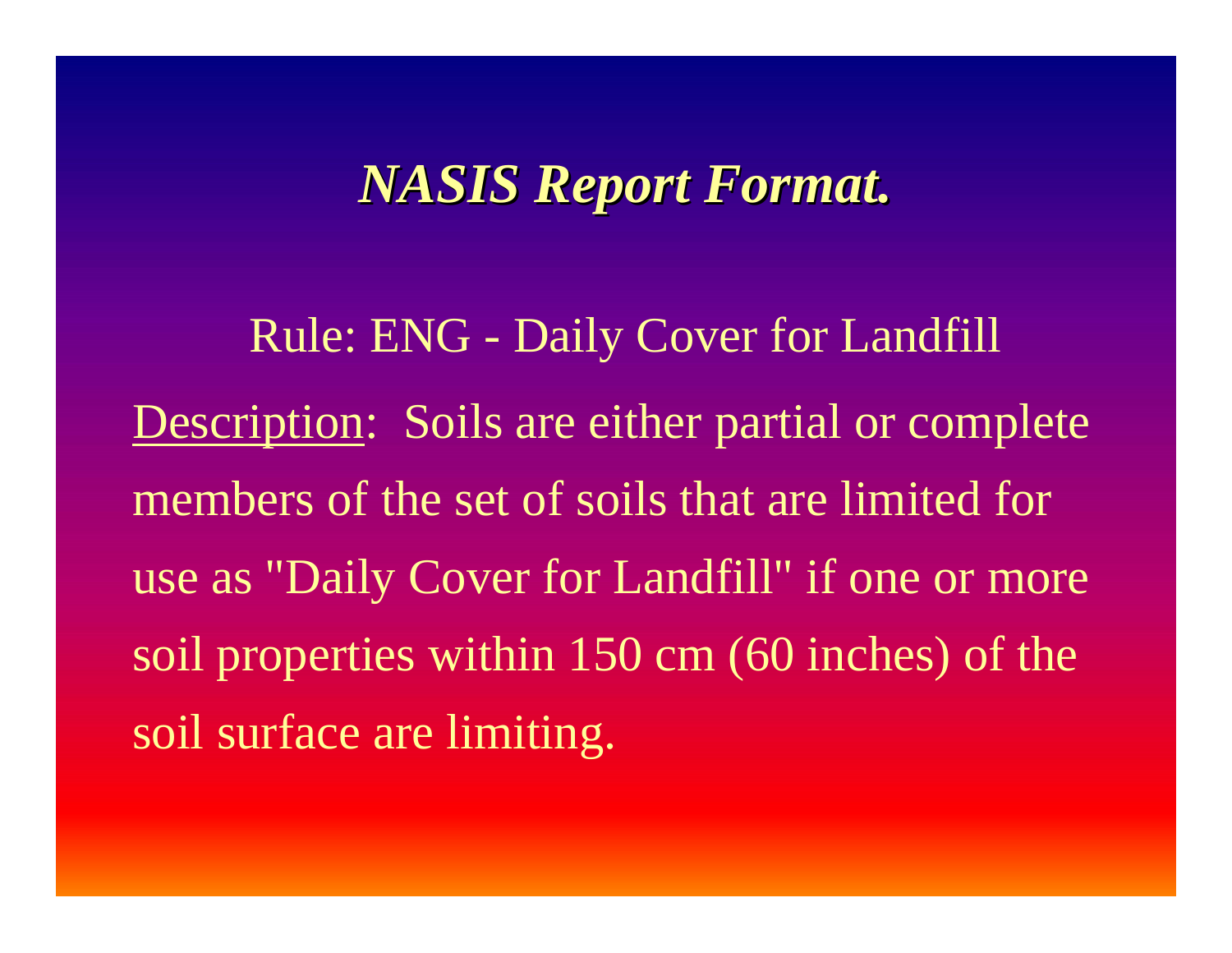### *NASIS Report Format -- Scope.*

Scope: This interpretation is a tool for guiding the user in site selection for the safe disposal of solid waste. The ratings are for soils in their present condition and do not consider present land use or mechanical alterations. Improper site selection, design, or installation may cause contamination of ground water and surface waters and may create health and environmental hazards. Potential hazards and limitations may be reduced or eliminated by installing systems designed to overcome or reduce the effects...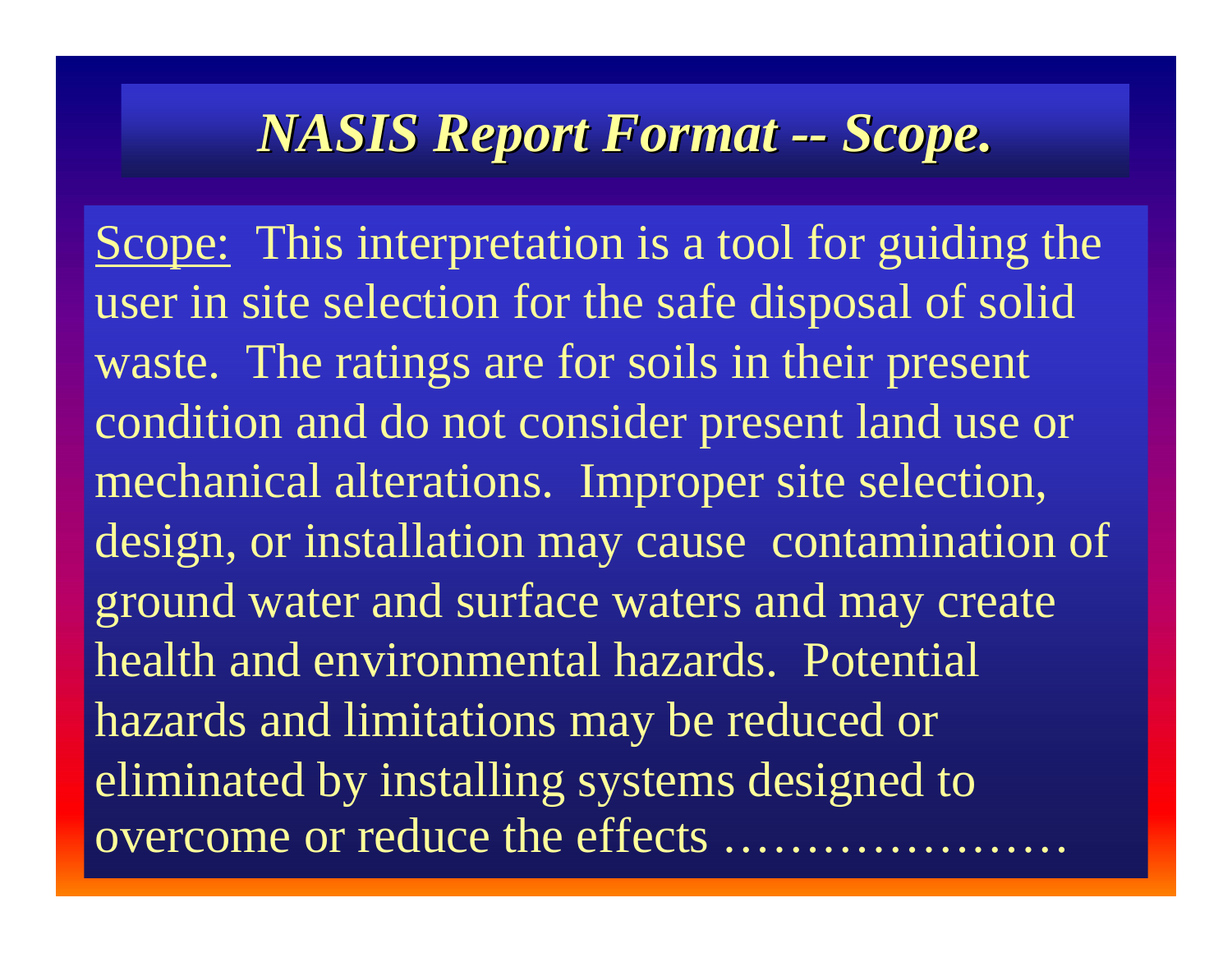### *NASIS Report Format -- Property.*

Property Used: SOIL REACTION 1-1 WATER THICKEST LAYER IN DEPTH 25-150cm

Data used: ph1to1h2o, hzdept, and hzdepb from component horizon table.

Considerations:

1. Calculated horizon thickness;

2. Horizon depth;

3. 1 to 1 water pH.

Logic: Finds the value of soil reaction (pH) for the thickest horizon in the depth range 10" to 72" (25-180cm).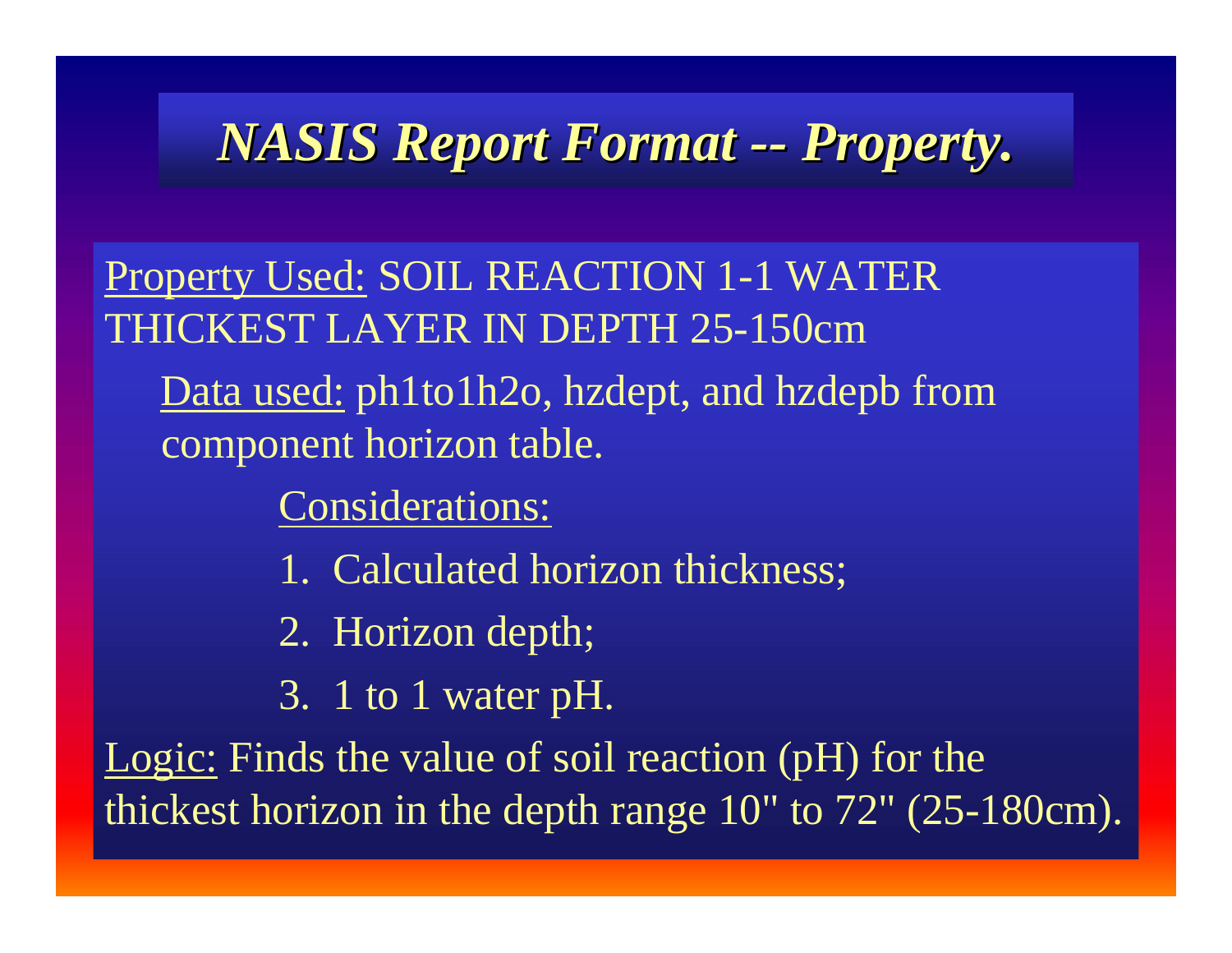### *NASIS Report Format -- Evaluation*

#### Evaluation Used:

Soil reaction 25-150cm thickest layer. This evaluation checks the pH of the thickest layer between 25 and 150 cm (10 to 60 inches). The soil is a member of the set of soils that are too acid if the pH of the thickest layer between 25 and 150 cm is less than or equal to 3.5. The soil is not a partial member of the set of soils that are too acid if the thickest layer pH is greater than 3.5 and less then 5.5.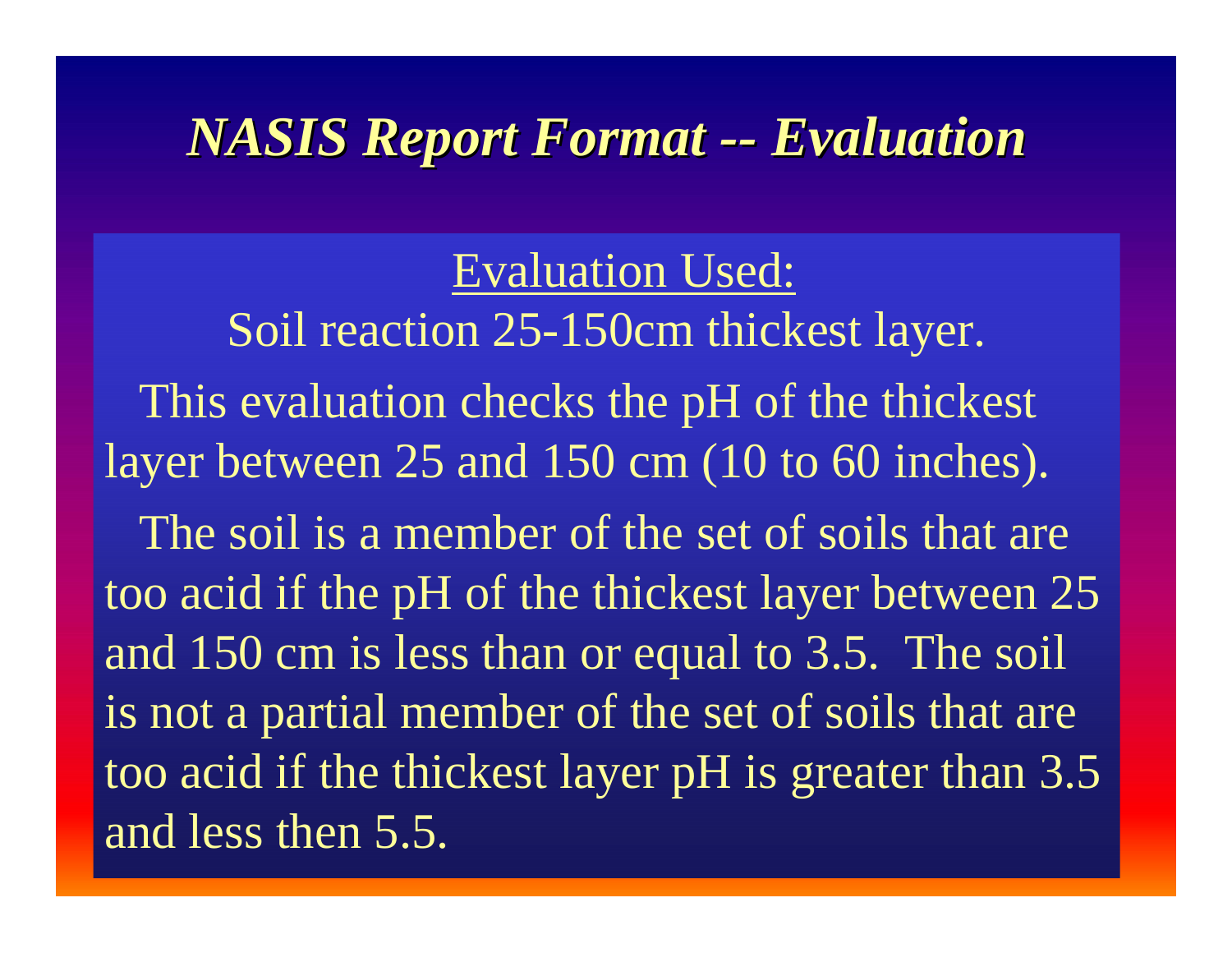### *NASIS Report Format -- Child Rule*

Impact of Child Rule: Acid < 3.5 Thickest Layer 10 to 60 inches

Soil with high acidity in the thickest layer have an acidity limitation. When this layer is used as daily cover for landfill re-vegetation and vegetative growth are inhibited. Measures that reduce acidity will be required to achieve optimum growth.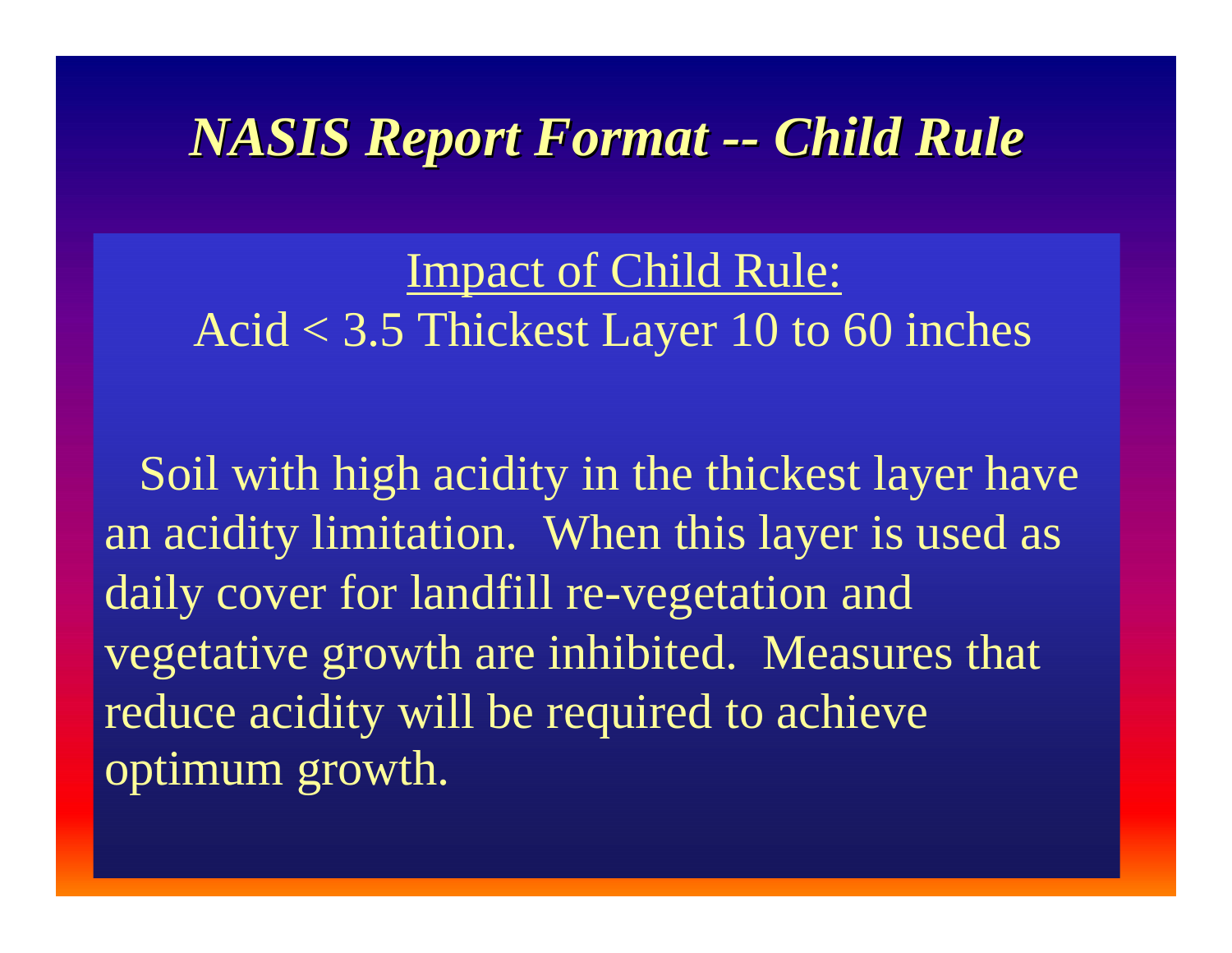# National Soil Survey Handbook no Graphic

| o                 | Condition-SpecificationsO | o                          |                                                          |        |
|-------------------|---------------------------|----------------------------|----------------------------------------------------------|--------|
| RestrictiveO      | General¤                  | SpecificO<br>o             |                                                          | O<br>O |
| Conditiona        | σ                         |                            |                                                          |        |
|                   |                           | LimitingO                  | Non-LimitingO                                            | Þ      |
| permafrosto       | permanently-frozenO       | texture in lieu of is cpfC | all-otherO                                               | o      |
|                   |                           | or texture modifier isO    | o                                                        | o      |
|                   |                           | pf¤                        | O.                                                       | lo     |
| poor-filterO      | rapid-saturatedO          | Ksat > 42 ptm sec "0       | Ksat < 14 ~tm sec '0                                     |        |
|                   | hydraulic-conductivityO   | O                          | O                                                        | o      |
|                   | $(0 to 150 cm)$ $\sigma$  | O                          | O                                                        | o      |
| slow-percolationO | slow-saturatedO           | Ksat-<-1-~Lm-sec"©         | $K$ sat > $-4$ - $\lceil m \rceil$ sec $-1$ <sup>n</sup> |        |
|                   | hydraulic-conductivityO   | $\Omega$                   | O                                                        |        |
|                   | (0 to 150 cm)             | O                          | Ö                                                        | o      |
| wetnessO          | shallow-high-waterO       | < 60 cm0                   | > 120 cm0                                                | o      |
|                   | tableO                    | O                          | O                                                        | o      |
| pondinga          | ponding-in-any-monthO     | > 4 hours0                 | $\leq$ 4 hours $\alpha$                                  | Iо     |
| slopeO            | steep-slopesO             | $> 15\%$ a                 | $<8%$ ¤                                                  | Įа     |
|                   |                           |                            |                                                          |        |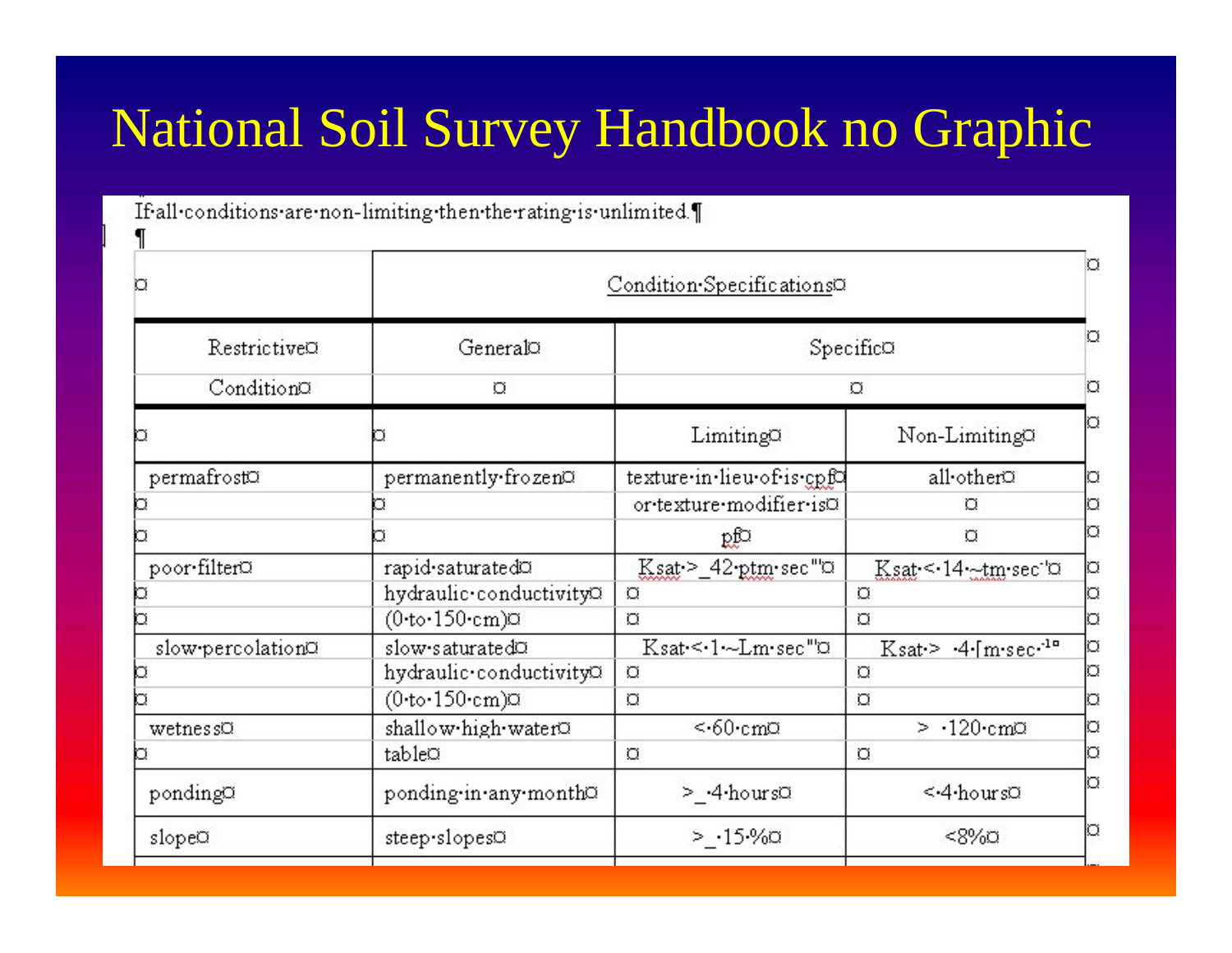## National Soil Survey Handbook w/Graphic

| Description                                                                                                                                           | Property Summary <sup>3</sup>                                                                                                                                                                                                                                                                                                                                                                                                                                                                                                                                           | Evaluation                                                                                                                                                                                                                                                                                                                                                                                                                                                                                                                                                                                                                                                                                                                                                                                                                                                                                                                                                                                                   | Restrictive:<br>Featuretz |
|-------------------------------------------------------------------------------------------------------------------------------------------------------|-------------------------------------------------------------------------------------------------------------------------------------------------------------------------------------------------------------------------------------------------------------------------------------------------------------------------------------------------------------------------------------------------------------------------------------------------------------------------------------------------------------------------------------------------------------------------|--------------------------------------------------------------------------------------------------------------------------------------------------------------------------------------------------------------------------------------------------------------------------------------------------------------------------------------------------------------------------------------------------------------------------------------------------------------------------------------------------------------------------------------------------------------------------------------------------------------------------------------------------------------------------------------------------------------------------------------------------------------------------------------------------------------------------------------------------------------------------------------------------------------------------------------------------------------------------------------------------------------|---------------------------|
| Depth-to-<br>bedrock.<br>restricts the<br>construction.<br>installation.<br>and.<br>functioning.<br>of the<br>installed<br>application. <sup>22</sup> | Evaluation uses: Depth to<br>bedrock<br>1. Depth to the top of the<br>first restrictive layer and; []<br>2. Restrictive feature type is<br>"bedrock (lithic)" or<br>"bedrock (paralithic)"]<br>Logic: Finds the top depth-<br>of the first restrictive layer<br>where restrictive type is<br>"bedrock (lithic)" or<br>"bedrock (paralithic)." ··<br>Depth to restrictive feature<br>must be synchronized with<br>the depth to the restrictive<br>feature horizon shown in the<br>horizon table.<br>Returns values for low,<br>high, and ry each has a<br>single value.¤ | Pleadour shi at Vial in<br>1,788<br>0,004<br><b>DOM</b><br>0.400<br>0.204<br>0.004<br>118,000<br>£36,000<br>140,800<br>\$50,000<br>900,000<br><b>DEPTH TO BEDROEK</b><br>Institut [Instit]<br>WEIL Lite: MSC Pangaeo<br><b>Batt</b><br>DIFTH TO BEIROON<br>moerty Have<br>F Inset<br>In Domin<br>alustion Type:<br>Signold<br>U Sabar - High Value<br>This evaluation checks for the presence of bedrock<br>and if present evaluates bedrock depth.<br>A soil can be a complete or partial member of the set-<br>of soils that are limited by the depth to bedrock and<br>DEPTH-TO-BEDROCK-is-the-set's-restrictive-feature<br>If the depth to bedrock is less than 100cm (40 inches),<br>then the soil is a complete member of the set. If the<br>depth to bedrock is greater than 100cm (40 inches).<br>and less than 150cm (60 inches) then the soil is a<br>partial member of the set. A soil that has bedrock at a<br>depth of more than 150cm (60 inches) is not a<br>member of the set. <sup>22</sup> | Depth to:<br>bedrock      |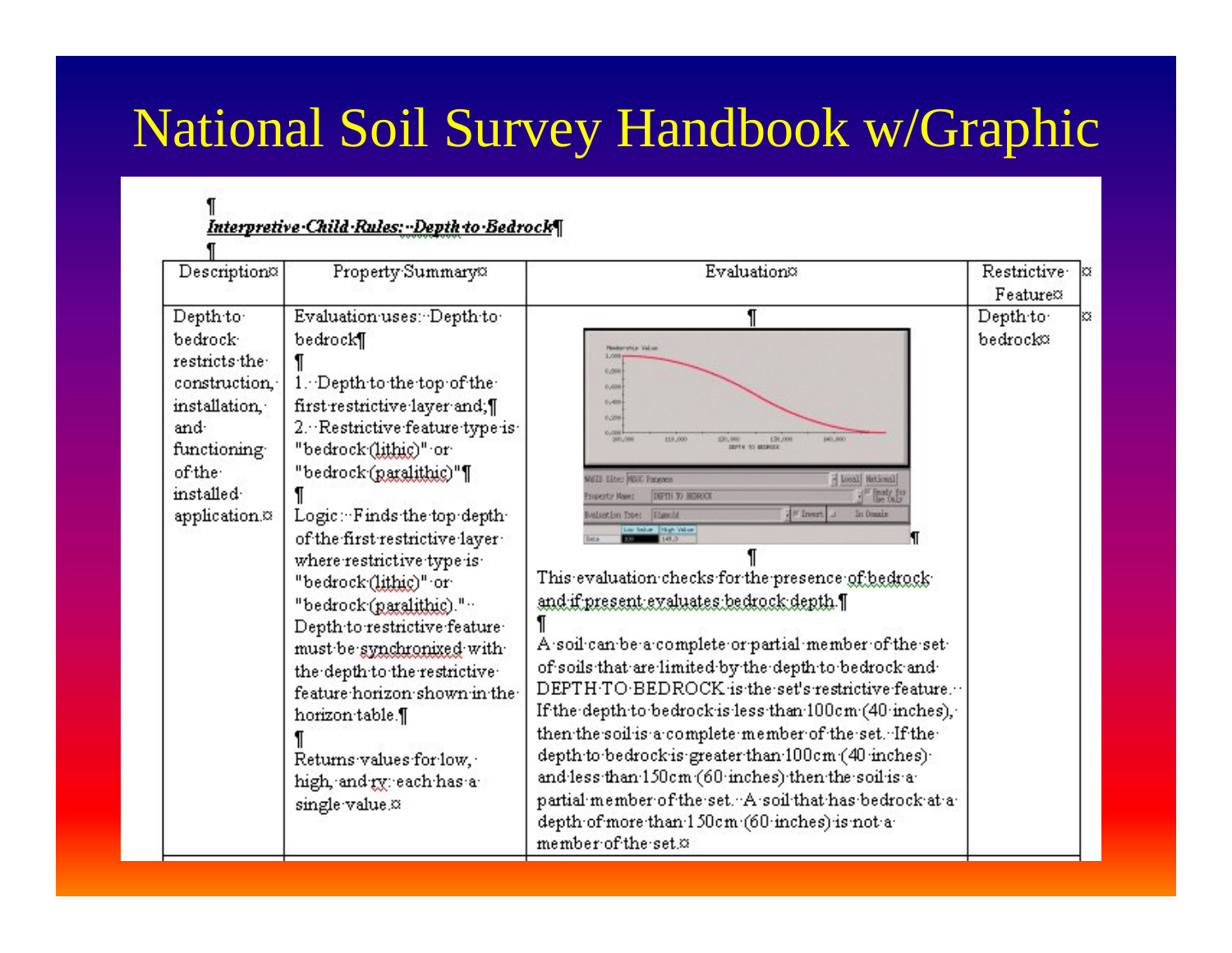# WEB/HTML Based